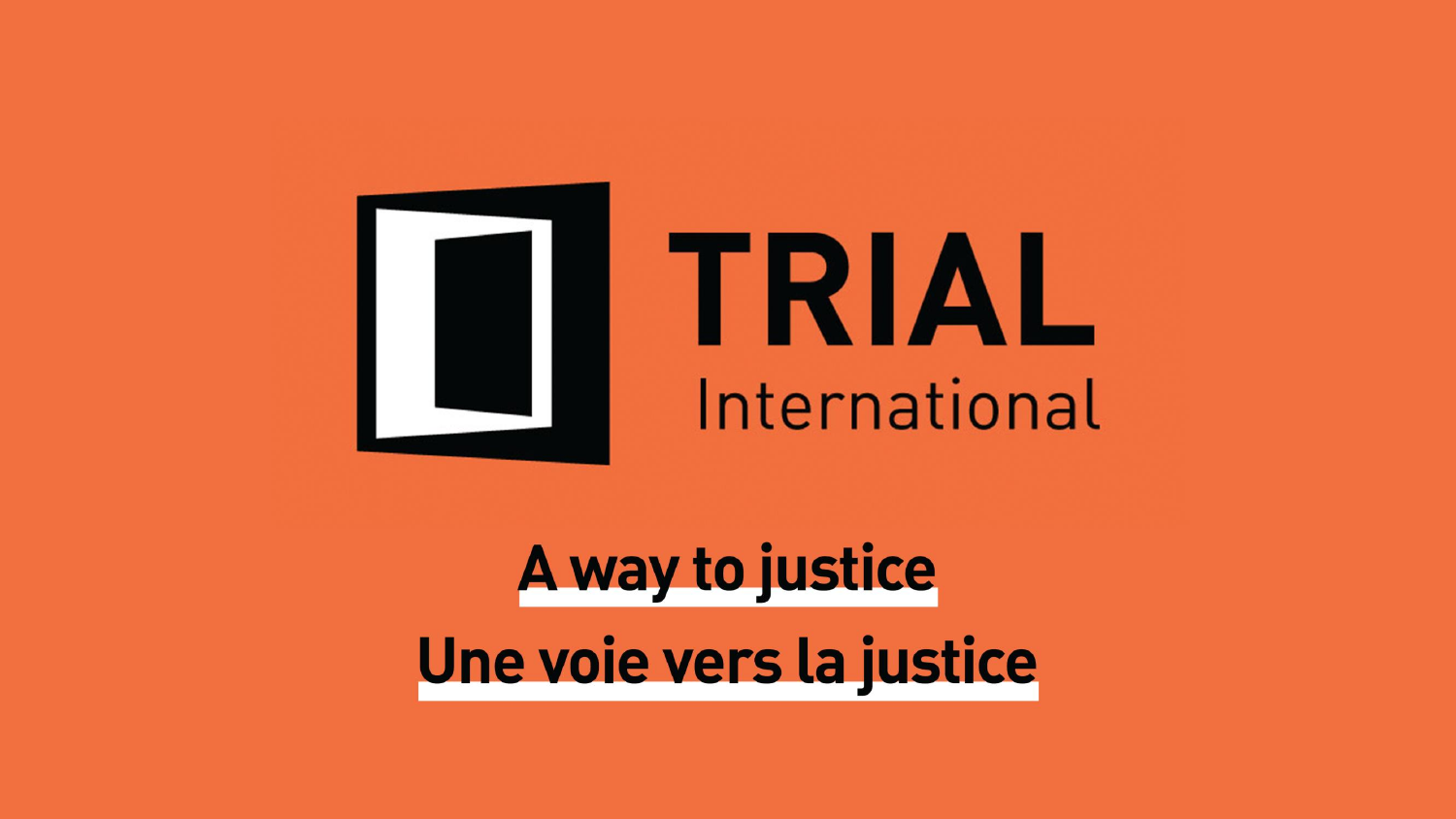

# **HUMAN RIGHTS IN**

# **BOSNIA AND HERZEGOVINA (BIH)**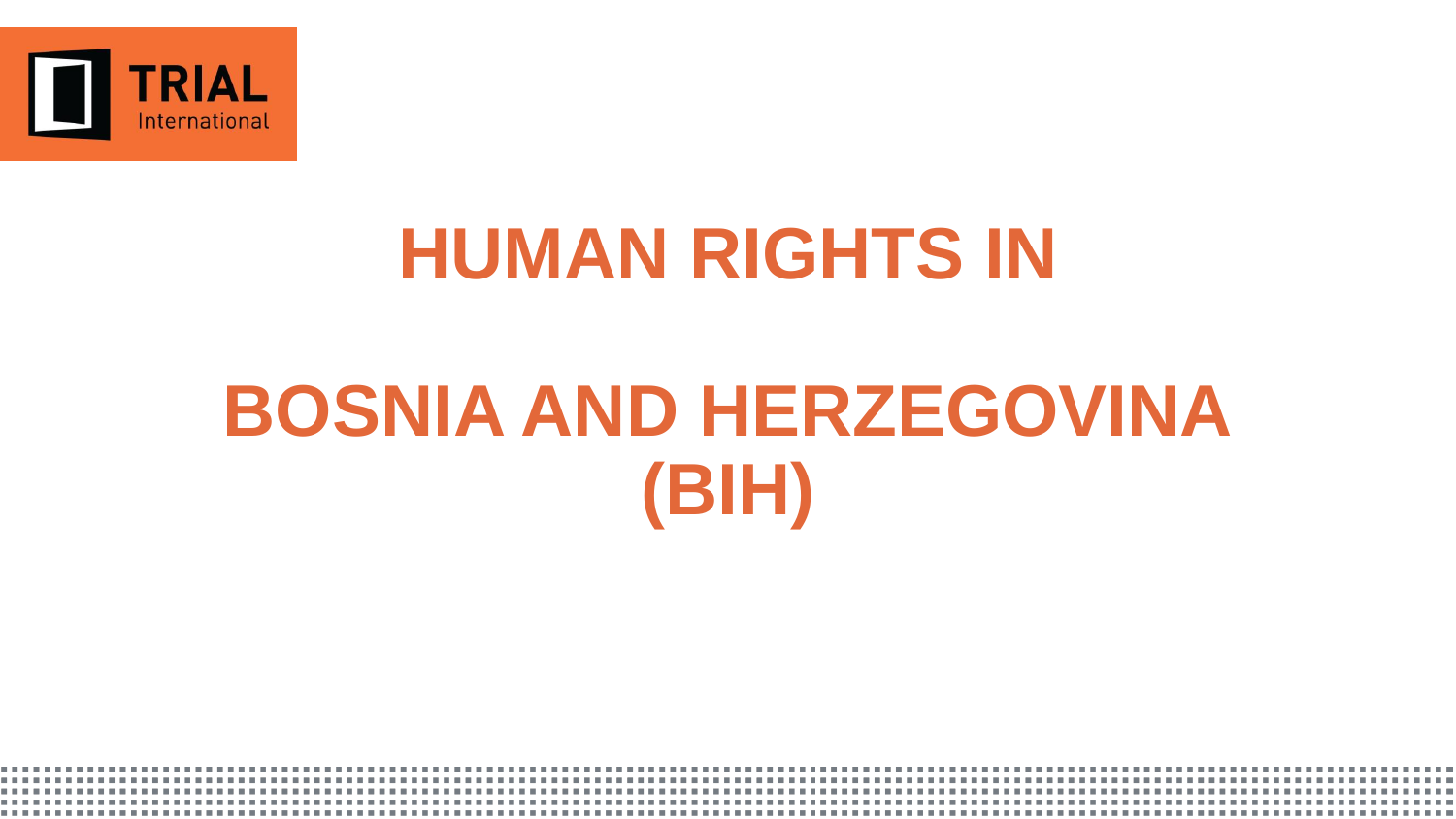

#### **STATEMENT ON THE RIGHTS OF WARTIME VICTIMS IN BOSNIA AND HERZEGOVINA**

### ↗ There has been a little progress in implementation of human rights of wartime victims since the last UPR in 2014;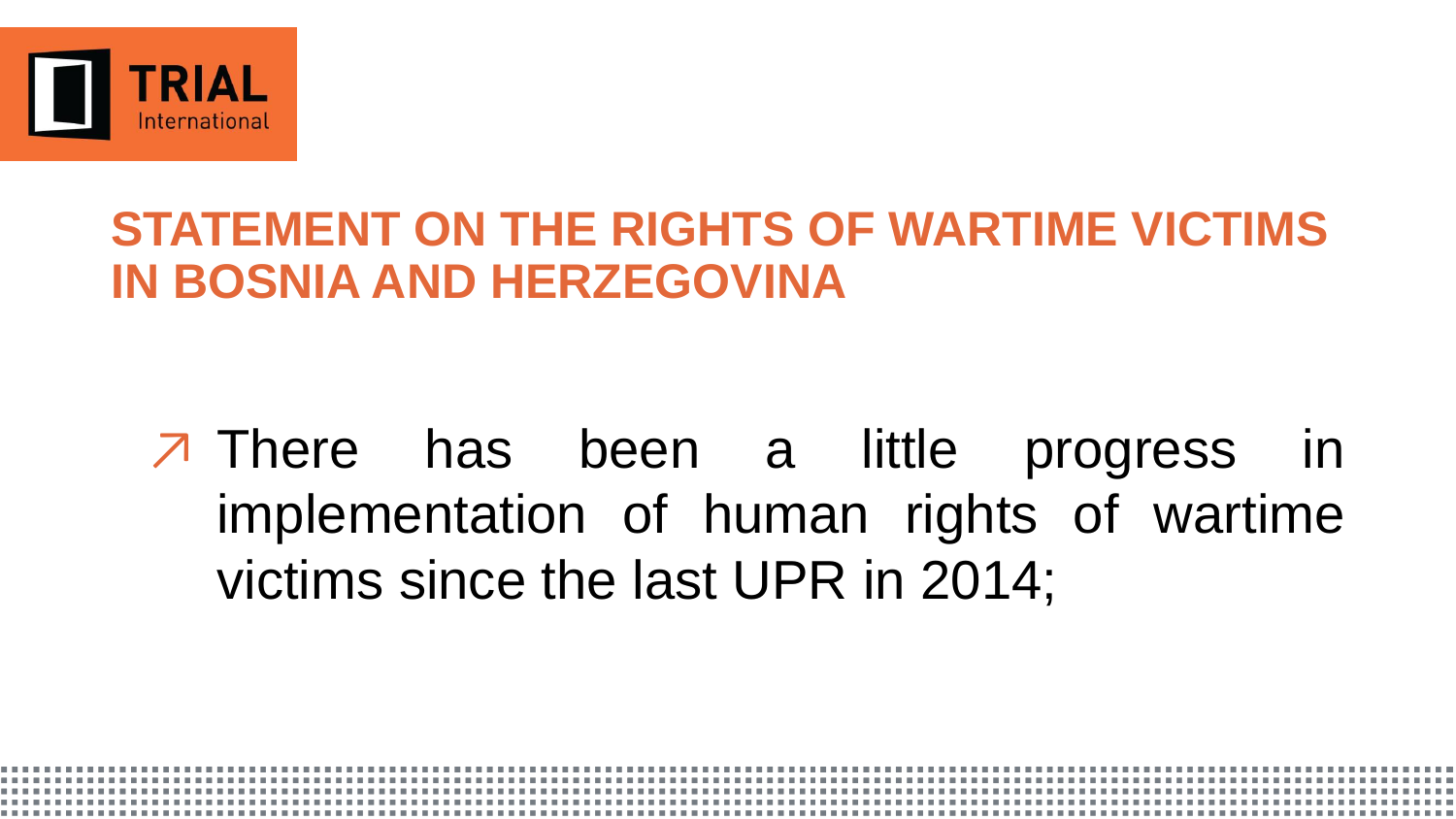

↗Without further delay, BiH must ensure that the new revised Strategy for prosecution of war crimes is duly adopted by the BiH Council of Ministers, in order to continue the process of prosecuting war crimes.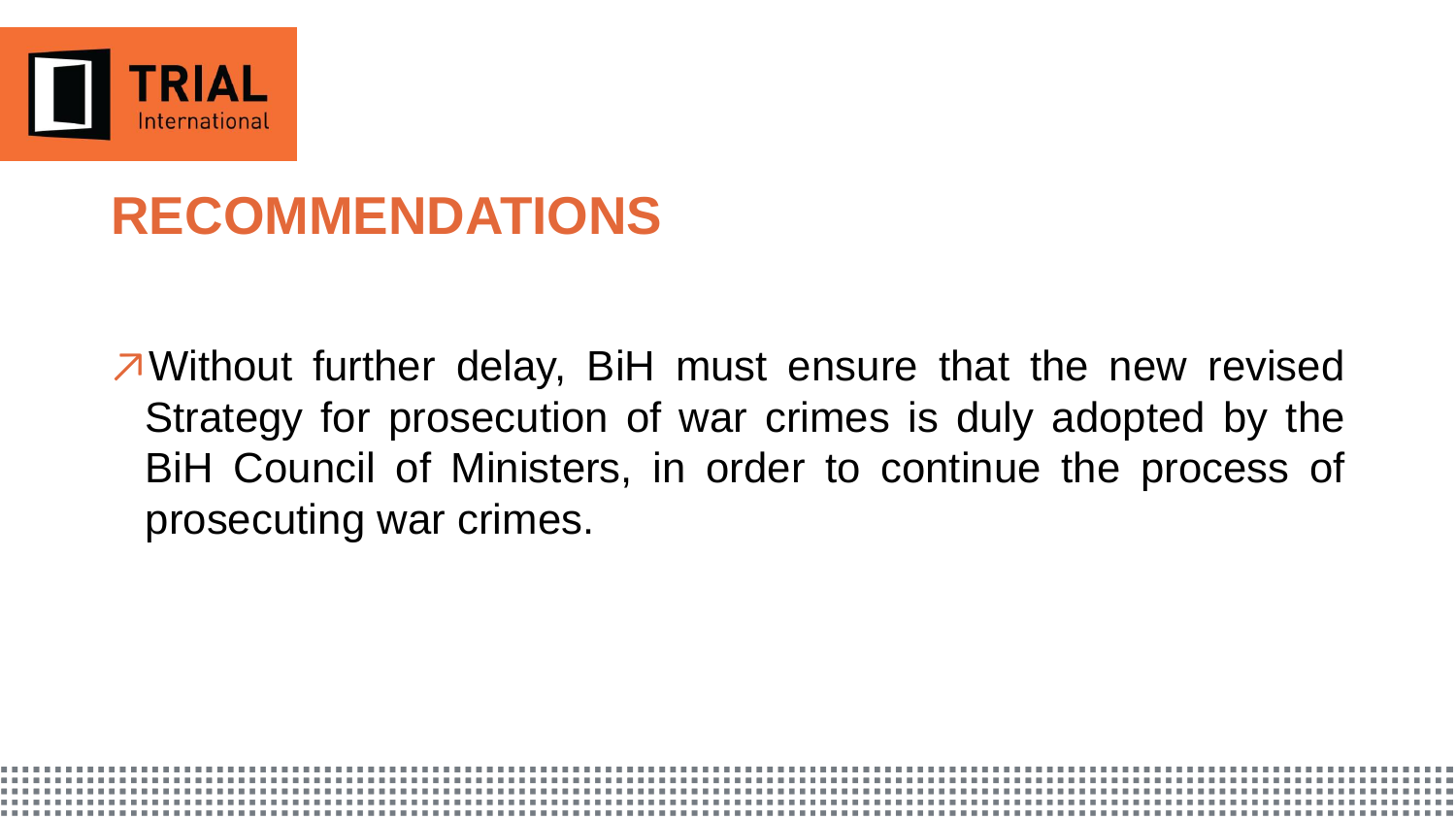

- ↗BiH must ensure that the positive practice of awarding compensations within criminal proceedings is continued, especially putting additional efforts on the form of financial investigations and freezing of assets in order to increase the chances of payment by perpetrators.
- ↗BiH must ensure setting up the state fund or provide a budget line from which would be possible to draw funds to be allocated to victims in cases where collection from the perpetrators is not possible.

↗BiH must secure continuous education of judicial staff regarding stigmatization and stereotyping of wartime sexual violence victims.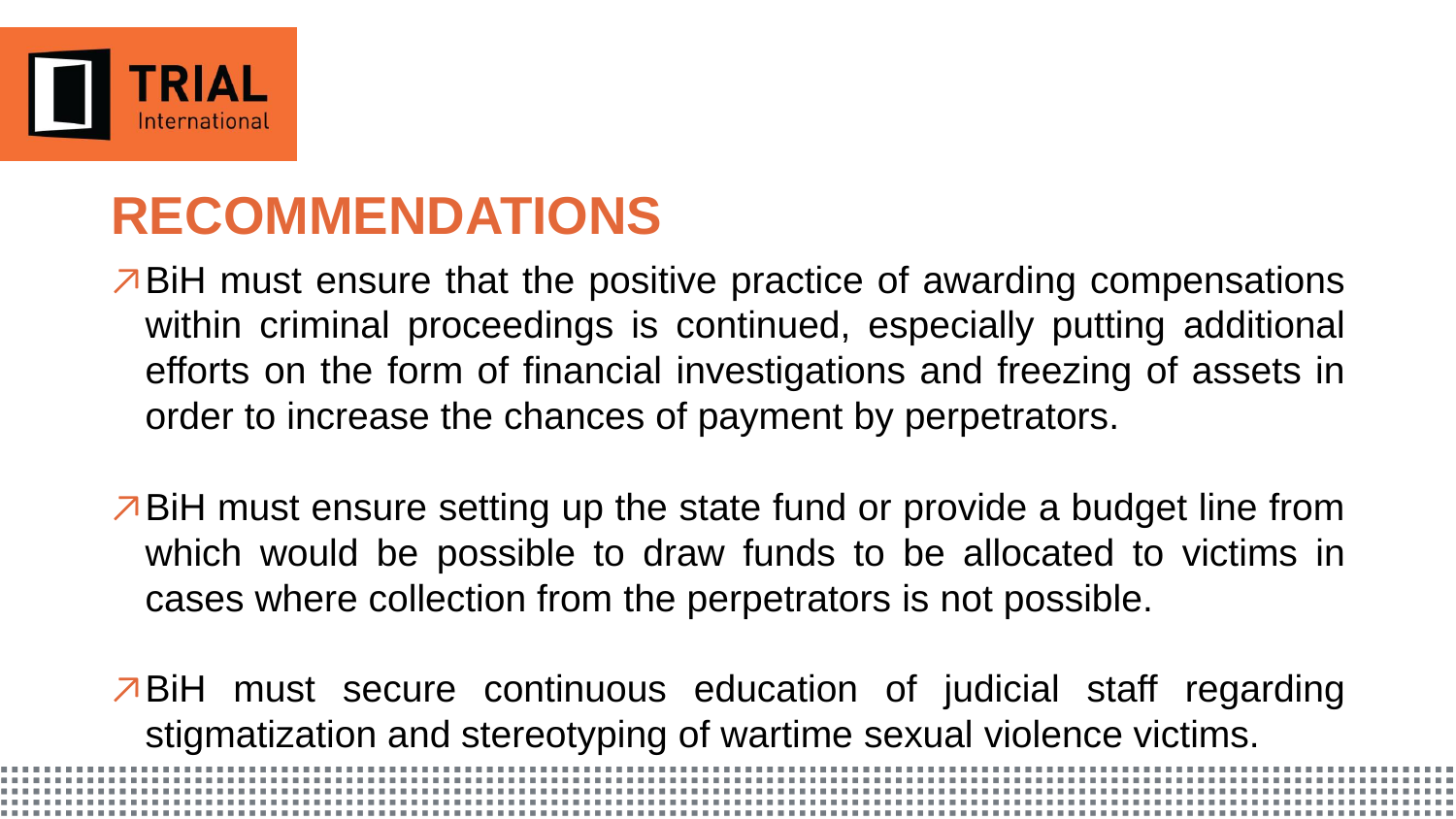

- ↗ Suitable and harmonized application of criminal laws regarding the determination of the length of sentence in the cases of war crime of rape needs to be insured.
- ↗Negative trends which allow perpetrators to receive amnesty and reduced sentences need to be stopped.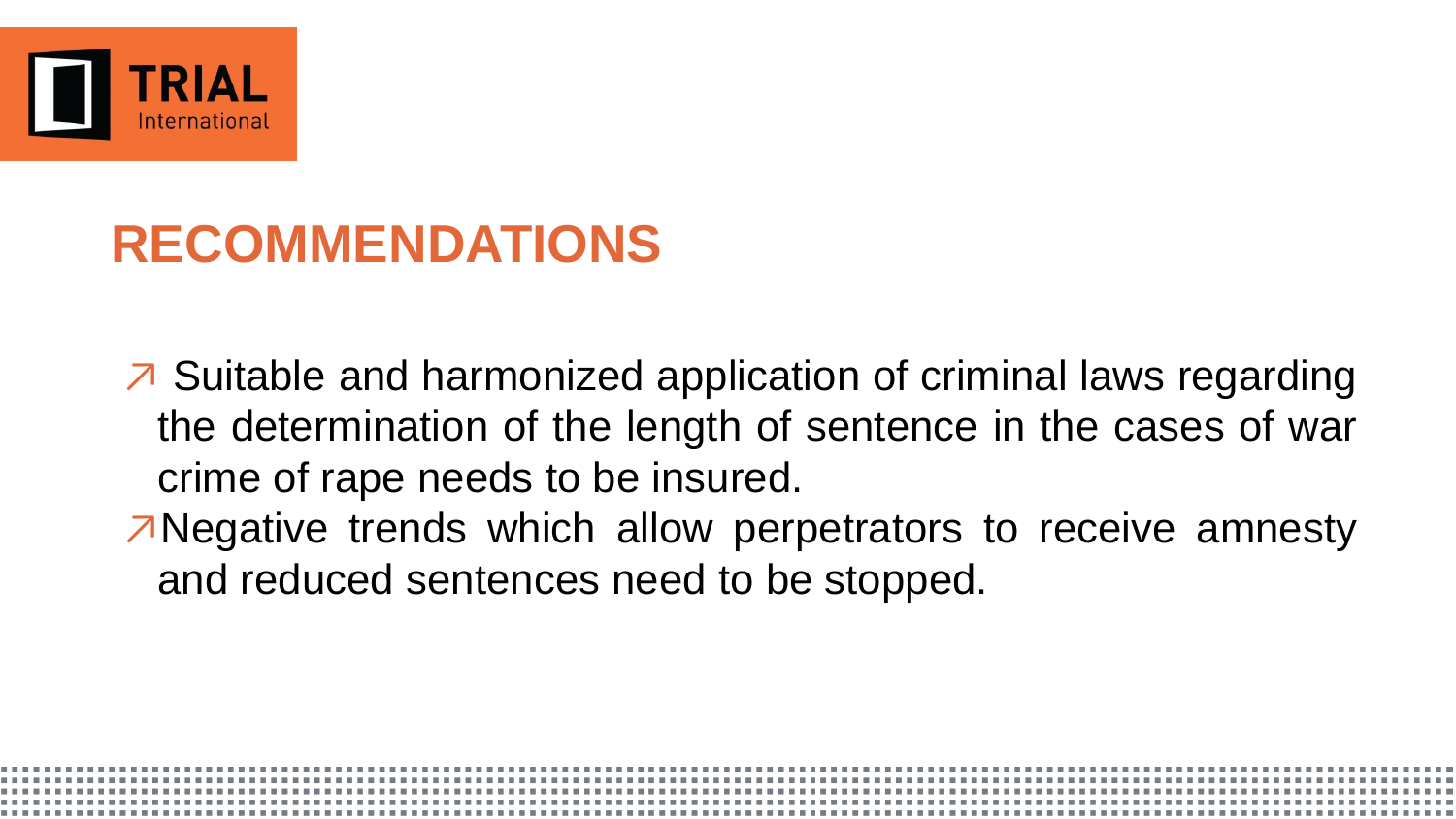

↗ Republika Srpska Government must take additional measures to ensure that wartime sexual violence victims have access to the rights guaranteed in the Law on Protection of Torture Victims without undue restrictions which would result in their claims being denied.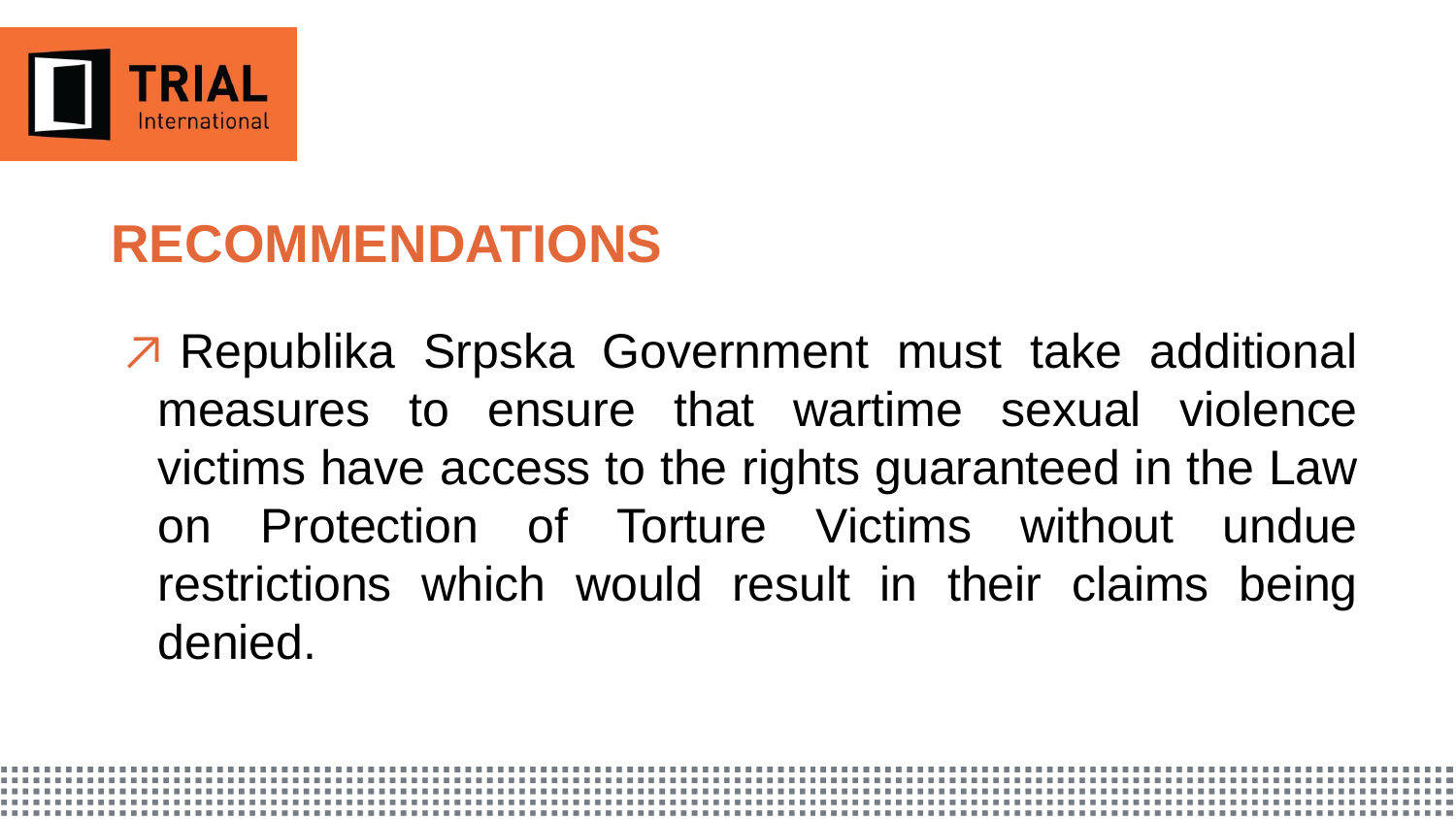

- ↗ BiH must secure that amendments to the Laws on Civil Proceedings are finalized and directed towards regular procedures for adoption at all levels of government.
- ↗ It is necessary for BiH to abandon the practice of statute of limitation application.
- ↗ BiH has to adopt measures which would exempt victims from paying court fees to the entities as soon as possible, in cases where their claims for damages were denied.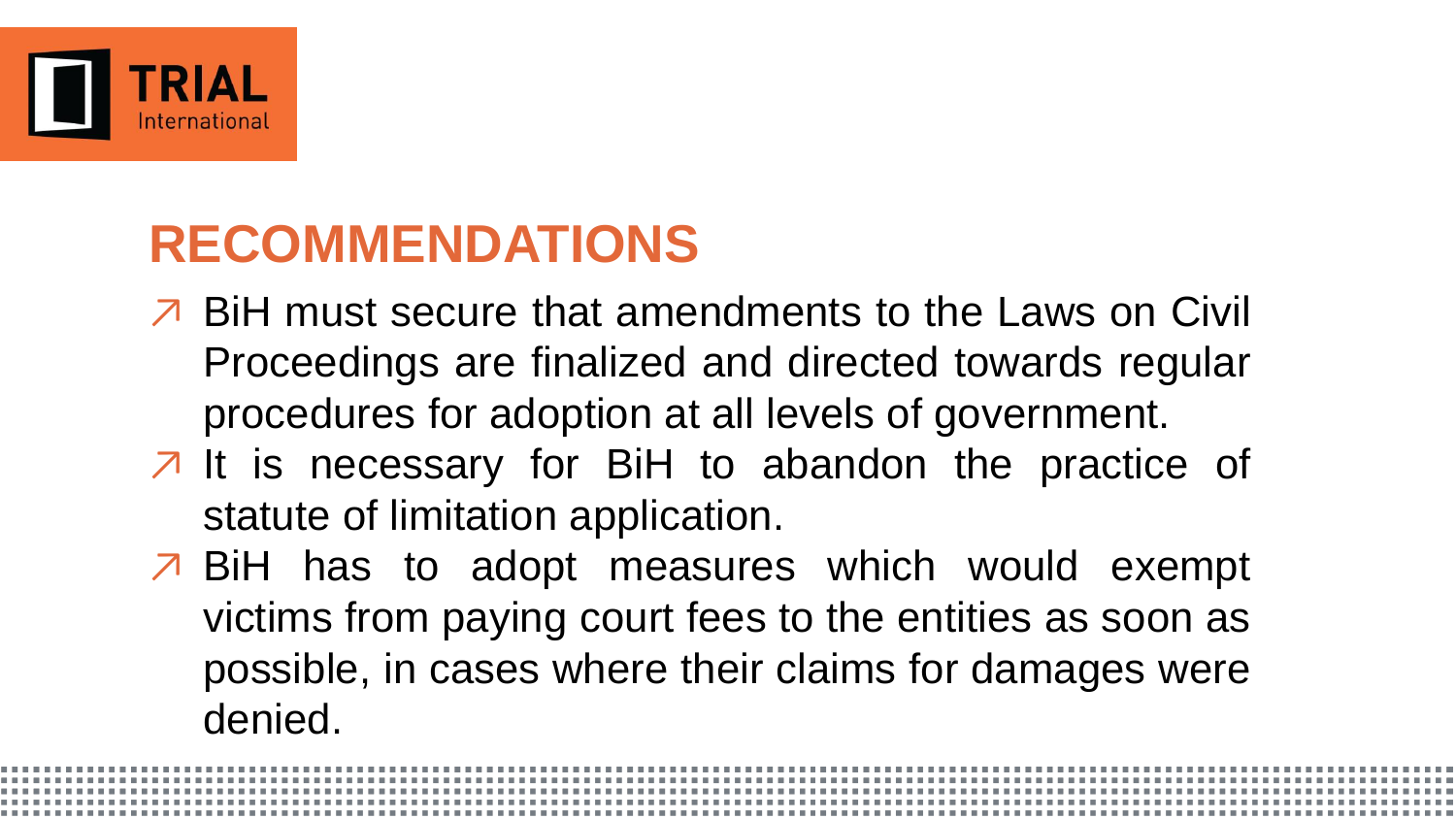

↗ In order for the BiH authorities to better protect and respect the rights of wartime victims, taking into consideration our recommendations would be beneficial.